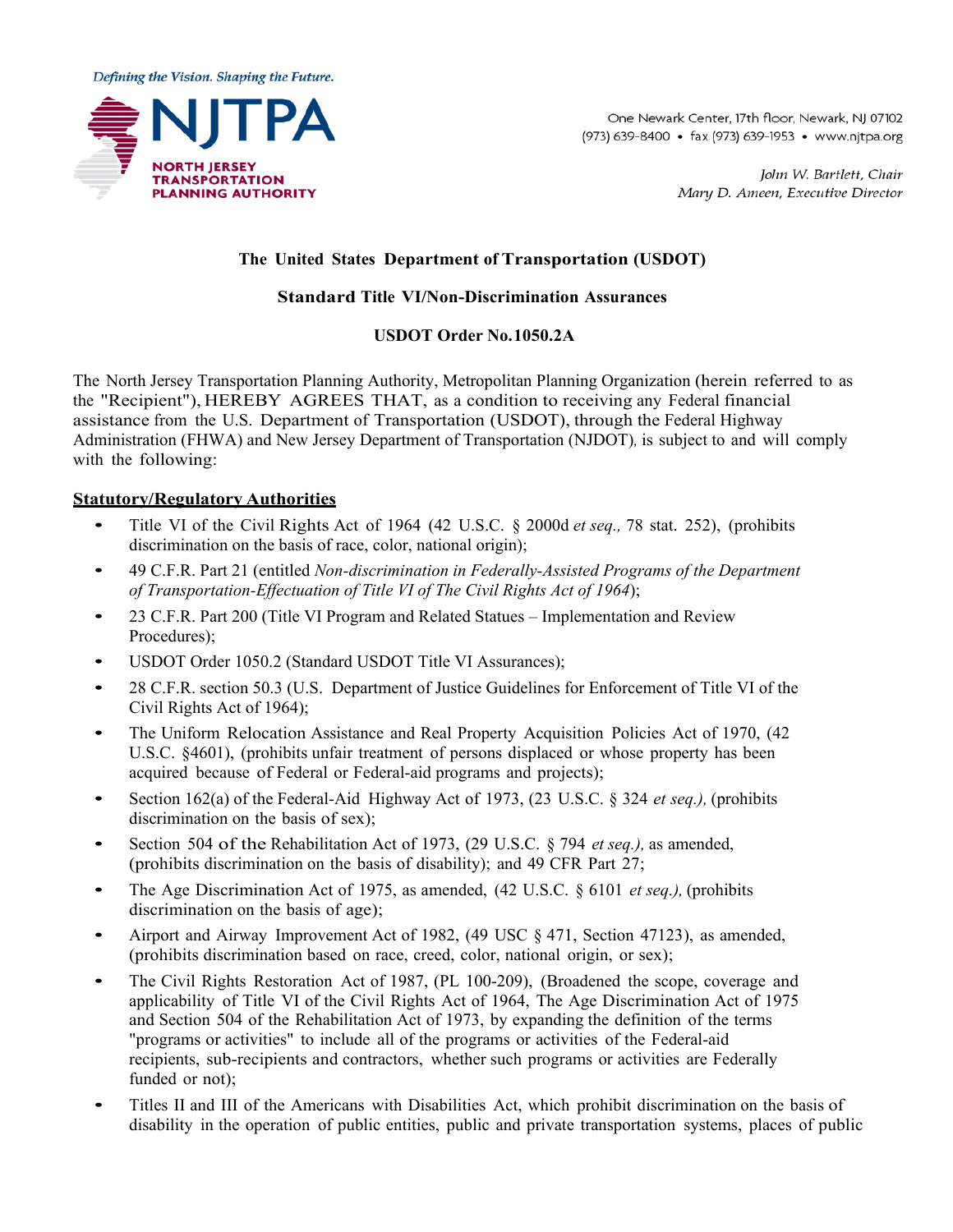accommodation, and certain testing entities (42 U.S.C. §§ 12131-12189) as implemented by Department of Transportation regulations at 49 C.F.R. parts 37 and 38;

- The Federal Aviation Administration's Non-discrimination statute (49 U.S.C. § 47123) (prohibits Discrimination on the basis of race, color, national origin, and sex);
- Executive Order 12898, Federal Actions to Address Environmental Justice in Minority Populations and Low-Income Populations, which ensures discrimination against minority populations by discouraging programs, policies, and activities with disproportionately high and adverse human health or environmental effects on minority and low-income populations;
- Executive Order 13166, Improving Access to Services for Persons with Limited English Proficiency, and resulting agency guidance, national origin discrimination includes discrimination because of limited English proficiency (LEP). To ensure compliance with Title VI, you must take reasonable steps to ensure that LEP persons have meaningful access to your programs (70 Fed. Reg. at 74087 to 74100); and
- Title IX of the Education Amendments of 1972, as amended, which prohibits you from discriminating because of sex in education programs or activities (20 U.S.C. 1681 *et seq*.).

The preceding statutory and regulatory cites hereinafter are referred to as the "Acts" and "Regulations," respectively.

#### **General Assurances**

In accordance with the Acts, the Regulations, and other pertinent directives, circulars, policy, memoranda, and/or guidance, the Recipient hereby gives assurance that it will promptly take any measures necessary to ensure that:

"No person in the United States shall, on the grounds of race, color, or national origin, be excluded from *participation in, be denied the benefits of, or be otherwise subjected to discrimination under any program or activity," for which the Recipient receives Federal financial assistance from USDOT, including the Federal Highway Administration.*

The Civil Rights Restoration Act of 1987 clarified the original intent of Congress, with respect to Title VI and other Non-discrimination requirements (The Age Discrimination Act of 1975, and Section 504 of the Rehabilitation Act of 1973), by restoring the broad, institutional-wide scope and coverage of these non-discrimination statutes and requirements to include all programs and activities of the Recipient, so long as any portion of the program is Federally assisted.

#### **Specific Assurances**

More specifically, and without limiting the above general Assurance, the Recipient agrees with and gives the following Assurances with respect to its Federally-assisted USDOT programs.

- 1. The Recipient agrees that each "activity," "facility," or "program," as defined in§§ 21.23 (b) and 21.23 (e) of 49 C.F.R. § 21 will be (with regard to an "activity") facilitated, or will be (with regard to a "facility") operated, or will be (with regard to a "program") conducted in compliance with all requirements imposed by, or pursuant to the Acts and the Regulations.
- 2. The Recipient will insert the following notification in all solicitations for bids, Requests for Proposals for work, or material subject to the Acts and the Regulations made in connection with all FHWA federally-assisted programs and, in adapted form, in all proposals for negotiated agreements regardless of funding source: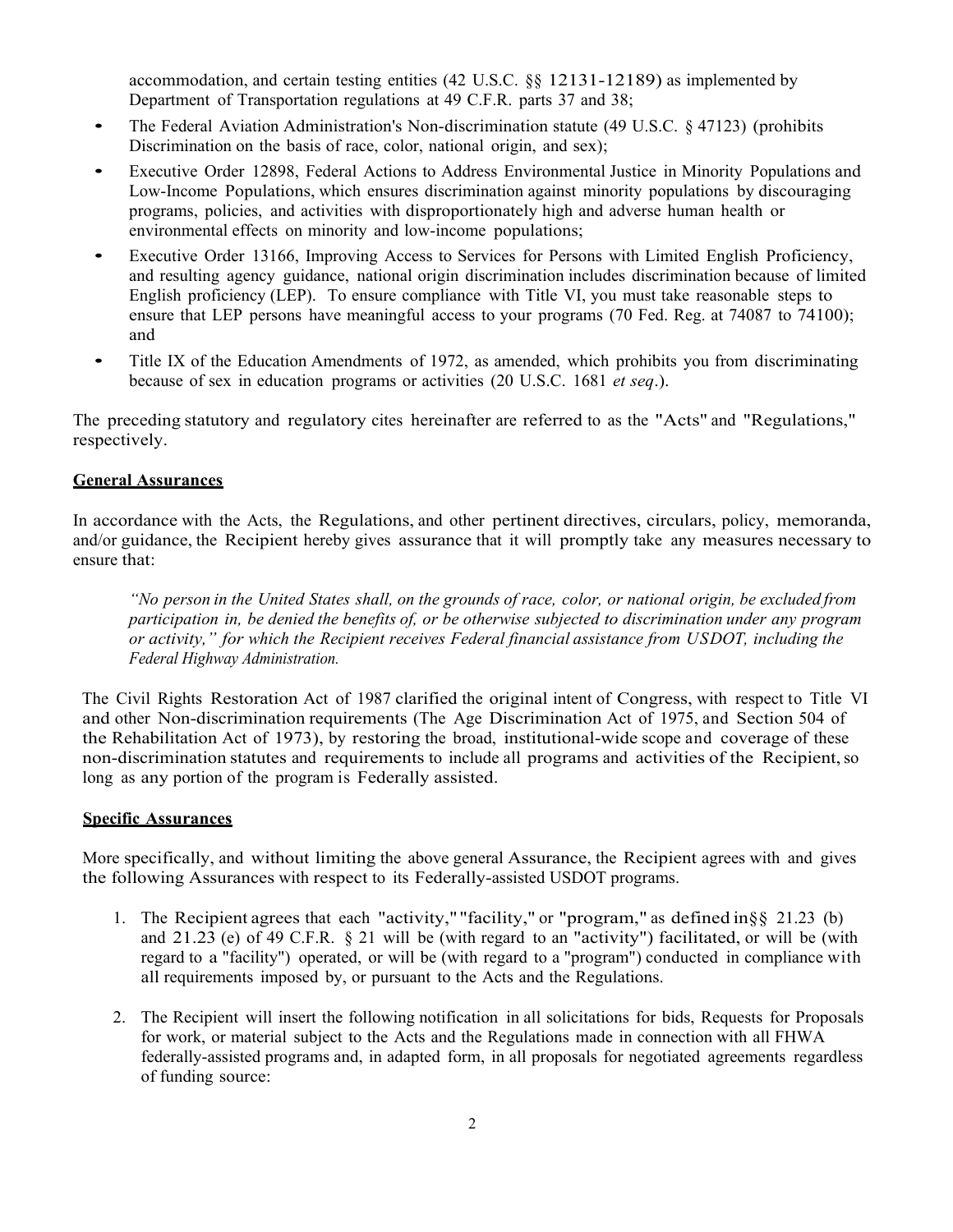*"The North Jersey Transportation Planning Authority in accordance with the provisions of Title VI of the Civil Rights Act of 1964 (78 Stat. 252, 42 US.C.§§ 2000d to 2000d-4) and the Regulations, hereby notifies all bidders that it will affirmatively ensure that any contract entered into pursuant to this advertisement, disadvantaged business enterprises will be afforded full and fair opportunity to submit bids in response to this invitation and will not be discriminated against on the grounds of race, color, or national origin in consideration for an award."*

- 3. The Recipient will insert the clauses of Appendix A and E of this Assurance in every contract or agreement subject to the Acts and the Regulations.
- 4. The Recipient will insert the clauses of Appendix B of this Assurance, as a covenant running with the land, in any deed from the United States effecting or recording a transfer of real property, structures, use, or improvements thereon or interest therein to a Recipient.
- 5. That where the Recipient receives Federal financial assistance to construct a facility, or part of a facility, the Assurance will extend to the entire facility and facilities operated in connection therewith.
- 6. That where the Recipient receives Federal financial assistance in the form, or for the acquisition of real property or an interest in real property, the Assurance will extend to rights to space on, over, or under such property.
- 7. That the Recipient will include the clauses set forth in Appendix C and Appendix D of this Assurance, as a covenant running with the land, in any future deeds, leases, licenses, permits, or similar instruments entered into by the Recipient with other parties:
	- a. for the subsequent transfer of real property acquired or improved under the applicable activity, project, or program; and
	- b. for the construction or use of, or access to, space on, over, or under real property acquired or improved under the applicable activity, project, or program.
- 8. That this Assurance obligates the Recipient for the period during which Federal financial assistance is extended to the program, except where the Federal financial assistance is to provide, or is in the form of, personal property, or real property, or interest therein, or structures or improvements thereon, in which case the Assurance obligates the Recipient, or any transferee for the longer of the following periods:
	- a. the period during which the property is used for a purpose for which the Federal financial assistance is extended, or for another purpose involving the provision of similar services or benefits; or
	- b. the period during which the Recipient retains ownership or possession of the property.
- 9. The Recipient will provide for such methods of administration for the program as are found by the Secretary of Transportation or the official to whom he/she delegates specific authority to give reasonable guarantee that it, other recipients, sub-recipients, sub-grantees, contractors, subcontractors, consultants, transferees, successors in interest, and other participants of Federal financial assistance under such program will comply with all requirements imposed or pursuant to the Acts, the Regulations, and this Assurance.
- 10. The Recipient agrees that the United States has a right to seek judicial enforcement with regard to any matter arising under the Acts, the Regulations, and this Assurance.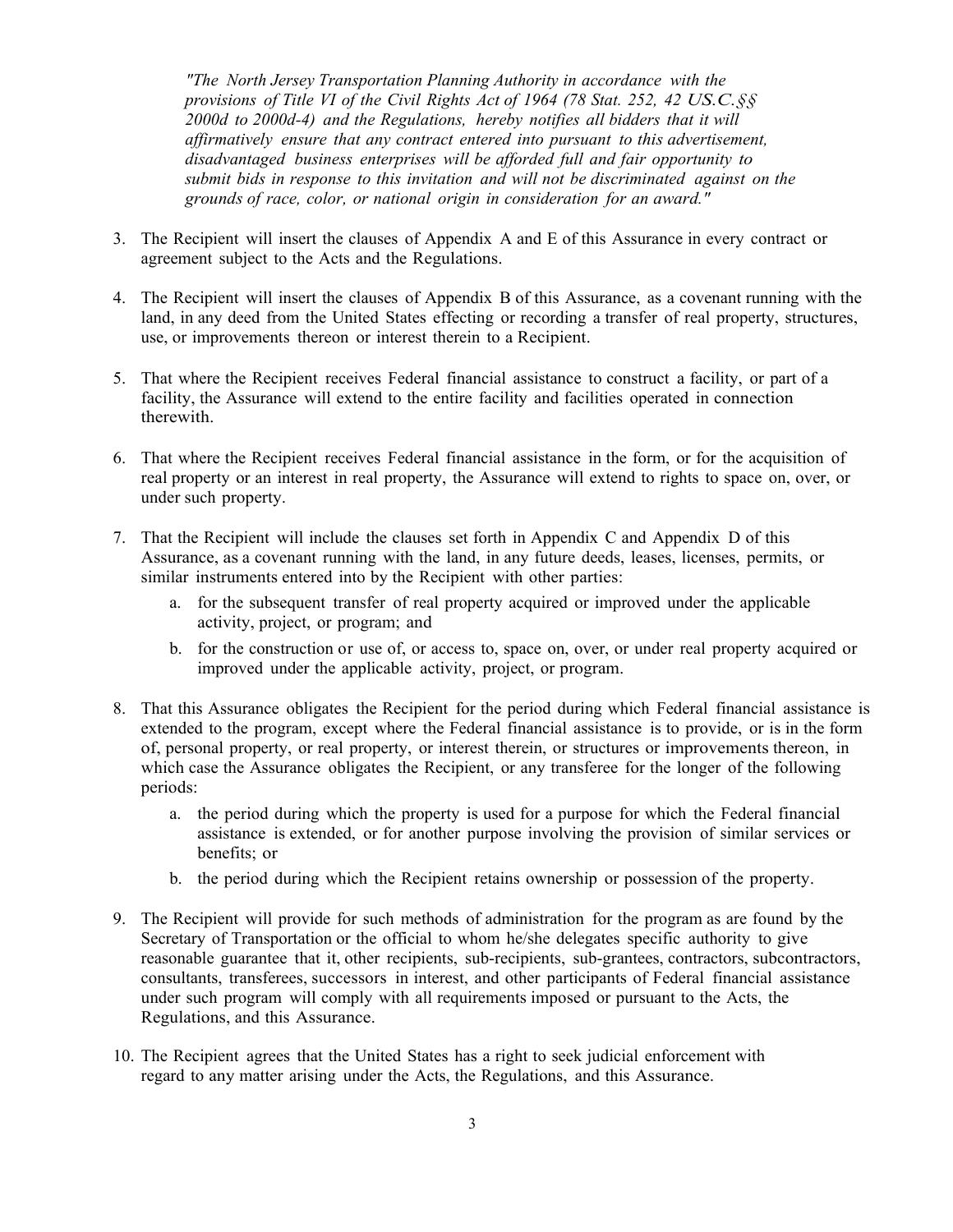By signing this ASSURANCE, the North Jersey Transportation Planning Authority also agrees to comply (and require any sub-recipients, sub-grantees, contractors, successors, transferees, and/or assignees to comply) with all applicable provisions governing the FHWA and NJDOT access to records, accounts, documents, information, facilities, and staff. You also recognize that you must comply with any program or compliance reviews, and/or complaint investigations conducted by the FHWA and NJDOT. You must keep records, reports, and submit the material for review upon request to FHWA and NJDOT, or its designee in a timely, complete, and accurate way. Additionally, you must comply with all other reporting, data collection, and evaluation requirements, as prescribed by law or detailed in program guidance.

North Jersey Transportation Planning Authority gives this ASSURANCE in consideration of and for obtaining any Federal grants, loans, contracts, agreements, property, and/or discounts, or other Federal-aid and Federal financial assistance extended after the date hereof to the recipients by the U.S. Department of Transportation under USDOT programs*.* This ASSURANCE is binding on the State of New Jersey, other recipients, subrecipients, sub-grantees, contractors, subcontractors and their subcontractors', transferees, successors in interest, and any other participants in all USDOT programs. The person(s) signing below is authorized to sign this ASSURANCE on behalf of the Recipient.

> North Jersey Transportation Planning Authority, Inc.

 Mary D. Ameen Executive Director

 $By$ Mary Ameen (May 6, 2022 11:38 EDT)  $Dated$ Dated May 6, 2022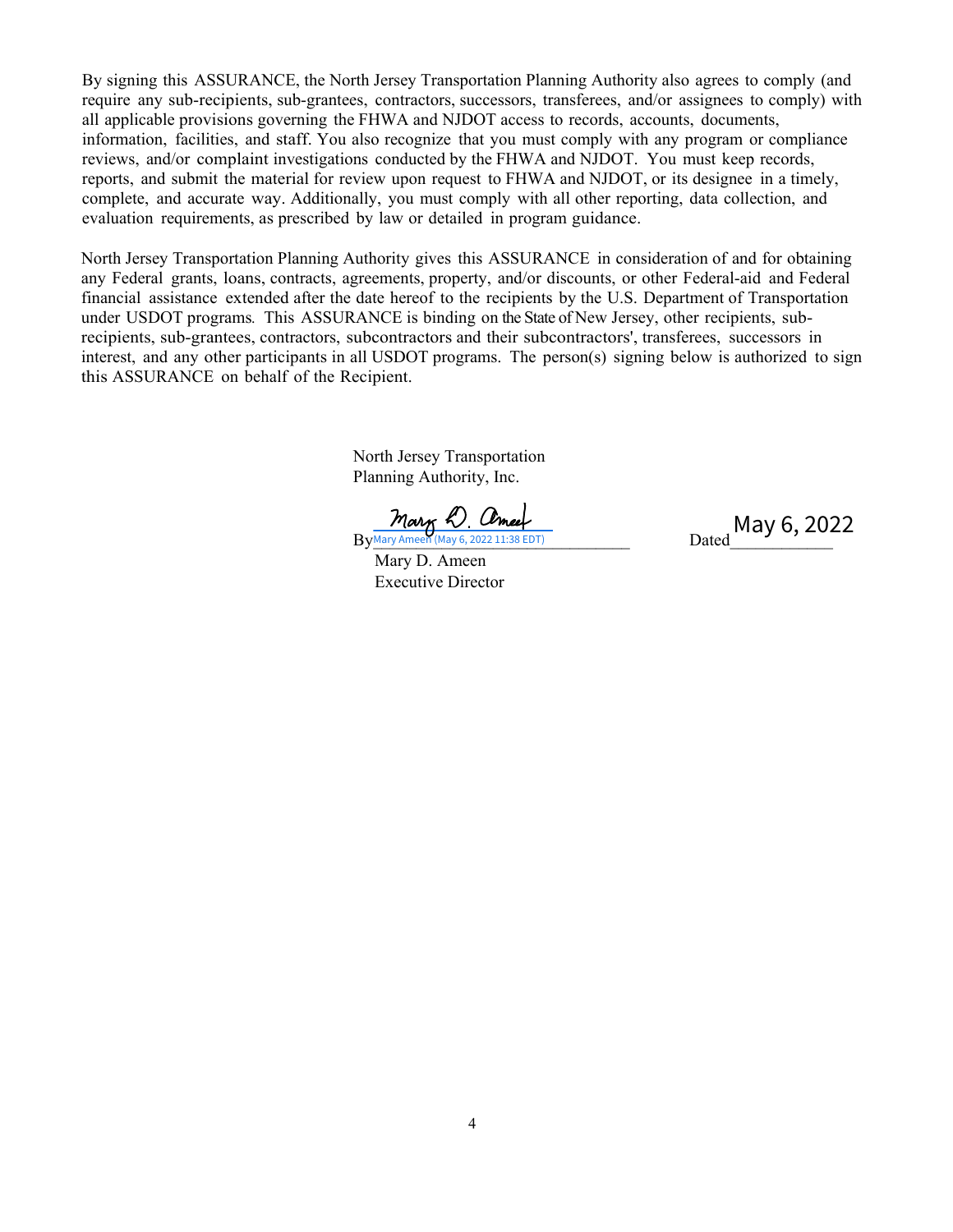# **APPENDIX A**

During the performance of this contract, the contractor, for itself, its assignees, and successors in interest (hereinafter referred to as the "contractor") agrees as follows:

- 1. **Compliance with Regulations:** The contractor (hereinafter includes consultants) will comply with the Acts and the Regulations relative to Non-discrimination in Federally-assisted programs of the U.S. Department of Transportation, Federal Highway Administration, as they may be amended from time to time, which are herein incorporated by reference and made a part of this contract.
- 2. **Non-discrimination:** The contractor, with regard to the work performed by it during the contract, will not discriminate on the grounds of race, color, or national origin in the selection and retention of subcontractors, including procurements of materials and leases of equipment. The contractor will not participate directly or indirectly in the discrimination prohibited by the Acts and the Regulations, including employment practices when the contract covers any activity, project, or program set forth in Appendix B of 49 CFR Part 21*.*
- 3. **Solicitations for Subcontracts, Including Procurements of Materials and Equipment:** In all solicitations, either by competitive bidding, or negotiation made by the contractor for work to be performed under a subcontract, including procurements of materials, or leases of equipment, each potential subcontractor or supplier will be notified by the contractor of the contractor's obligations under this contract and the Acts and the Regulations relative to Non-discrimination on the grounds of race, color, or national origin.
- 4. **Information and Reports:** The contractor will provide all information and reports required by the Acts, the Regulations, and directives issued pursuant thereto and will permit access to its books, records, accounts, other sources of information, and its facilities as may be determined by the Recipient or the Federal Highway Administration to be pertinent to ascertain compliance with such Acts, Regulations, and instructions. Where any information required of a contractor is in the exclusive possession of another who fails or refuses to furnish the information, the contractor will so certify to the Recipient or the Federal Highway Administration, as appropriate, and will set forth what efforts it has made to obtain the information.
- 5. **Sanctions for Noncompliance:** In the event of a contractor's noncompliance with the Nondiscrimination provisions of this contract, the Recipient will impose such contract sanctions as it or the *Federal Highway Administration* may determine to be appropriate, including, but not limited to:
	- a. withholding payments to the contractor under the contract until the contractor complies; and/or
	- b. cancelling, terminating, or suspending a contract, in whole or in part.
- 6. **Incorporation of Provisions:** The contractor will include the provisions of paragraphs one through six in every subcontract, including procurements of materials and leases of equipment, unless exempt by the Acts, the Regulations and directives issued pursuant thereto.

The contractor will take action with respect to any subcontract or procurement as the Recipient or the Federal Highway Administration may direct as a means of enforcing such provisions including sanctions for noncompliance. Provided, that if the contractor becomes involved in, or is threatened with litigation by a subcontractor, or supplier because of such direction, the contractor may request the Recipient to enter into any litigation to protect the interests of the Recipient. In addition, the contractor may request the United States to enter into the litigation to protect the interests of the United States.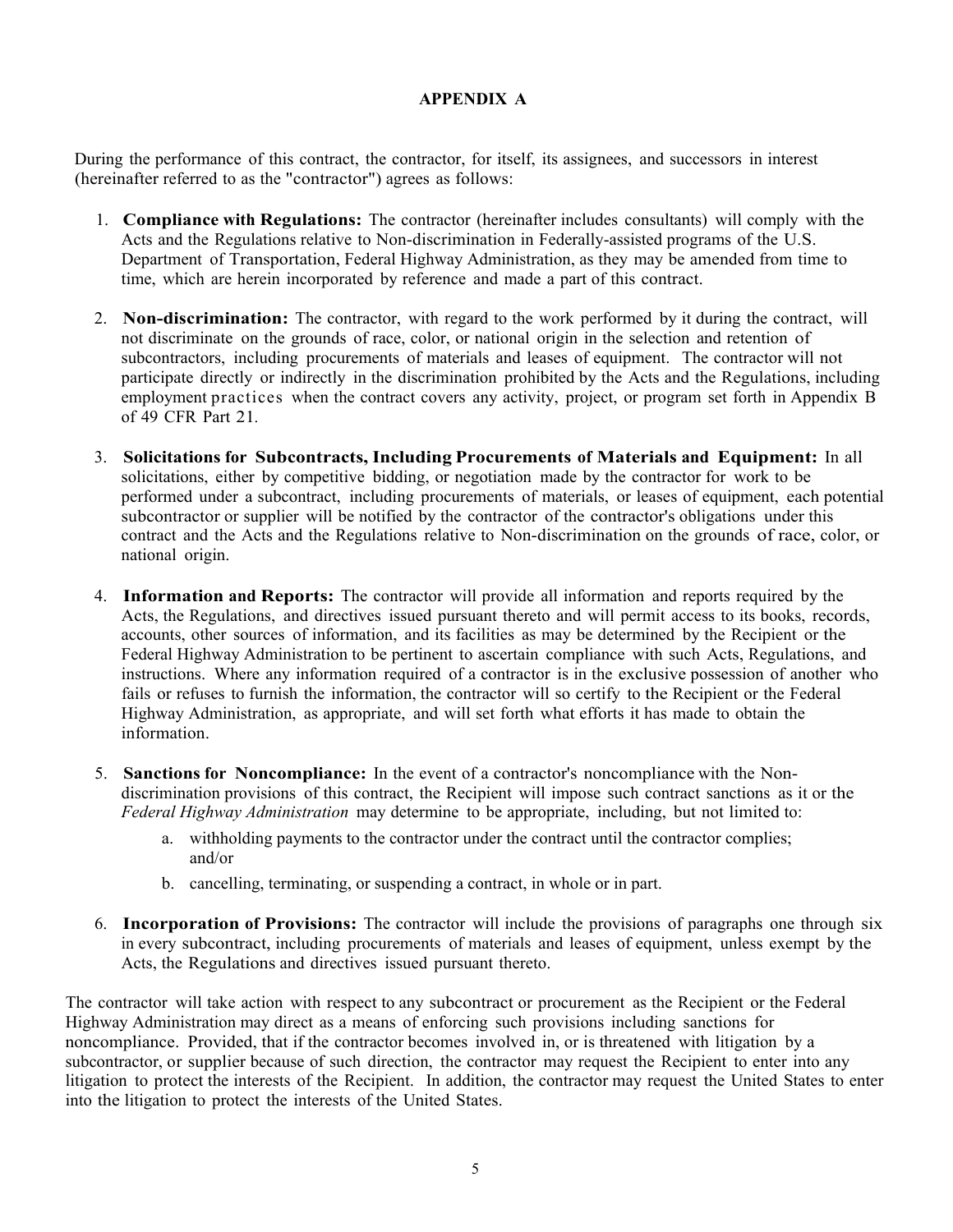#### **APPENDIX B**

#### **CLAUSES FOR DEEDS TRANSFERRING UNITED STATES PROPERTY**

The following clauses will be included in deeds effecting or recording the transfer of real property, structures, or improvements thereon, or granting interest therein from the United States pursuant to the provisions of Assurance 4:

**NOW, THEREFORE,** the U.S. Department of Transportation as authorized by law and upon the condition that the North Jersey Transportation Planning Authority will accept title to the lands and maintain the project constructed thereon in accordance with State of New Jersey, the Regulations for the Administration of USDOT Programs, and the policies and procedures prescribed by the Federal Highway Administration of the U.S. Department of Transportation in accordance and in compliance with all requirements imposed by Title 49, Code of Federal Regulations, U.S. Department of Transportation, Subtitle A, Office of the Secretary, Part 21, Non-discrimination in Federally-assisted programs of the U.S Department of Transportation pertaining to and effectuating the provisions of Title VI of the Civil Rights Act of 1964 (78 Stat. 252; 42 U.S.C. § 2000d to 2000d-4), does hereby remise, release, quitclaim and convey unto the North Jersey Transportation Planning Authority all the right, title and interest of the U.S. Department of Transportation in and to said lands described in Exhibit A attached hereto and made a part hereof.

#### **(HABENDUM CLAUSE)**

TO HAVE AND TO HOLD said lands and interests therein unto North Jersey Transportation Planning Authority and its successors forever, subject, however, to the covenants, conditions, restrictions and reservations herein contained as follows, which will remain in effect for the period during which the real property or structures are used for a purpose for which Federal financial assistance is extended or for another purpose involving the provision of similar services or benefits and will be binding on the North Jersey Transportation Planning Authority, its successors and assigns.

The North Jersey Transportation Planning Authority, in consideration of the conveyance of said lands and interests in lands, does hereby covenant and agree as a covenant running with the land for itself, its successors and assigns, that (1) no person will on the grounds of race, color, or national origin, be excluded from participation in, be denied the benefits of, or be otherwise subjected to discrimination with regard to any facility located wholly or in part on, over, or under such lands hereby conveyed[,] [and]\* (2) that the North Jersey Transportation Planning Authority will use the lands and interests in lands and interests in lands so conveyed, in compliance with all requirements imposed by or pursuant to Title 49, Code of Federal Regulations, U.S. Department of Transportation, Subtitle A, Office of the Secretary, Part 21, Non-discrimination in Federally-assisted programs of the U.S. Department of Transportation, Effectuation of Title VI of the Civil Rights Act of 1964, and as said Regulations and Acts may be amended[, and (3) that in the event of breach of any of the above-mentioned non-discrimination conditions, the Department will have a right to enter or re-enter said lands and facilities on said land, and that above described land and facilities will thereon revert to and vest in and become the absolute property of the U.S. Department of Transportation and its assigns as such interest existed prior to this instruction].\*

(\*Reverter clause and related language to be used only when it is determined that such a clause is necessary in order to make clear the purpose of Title VI.)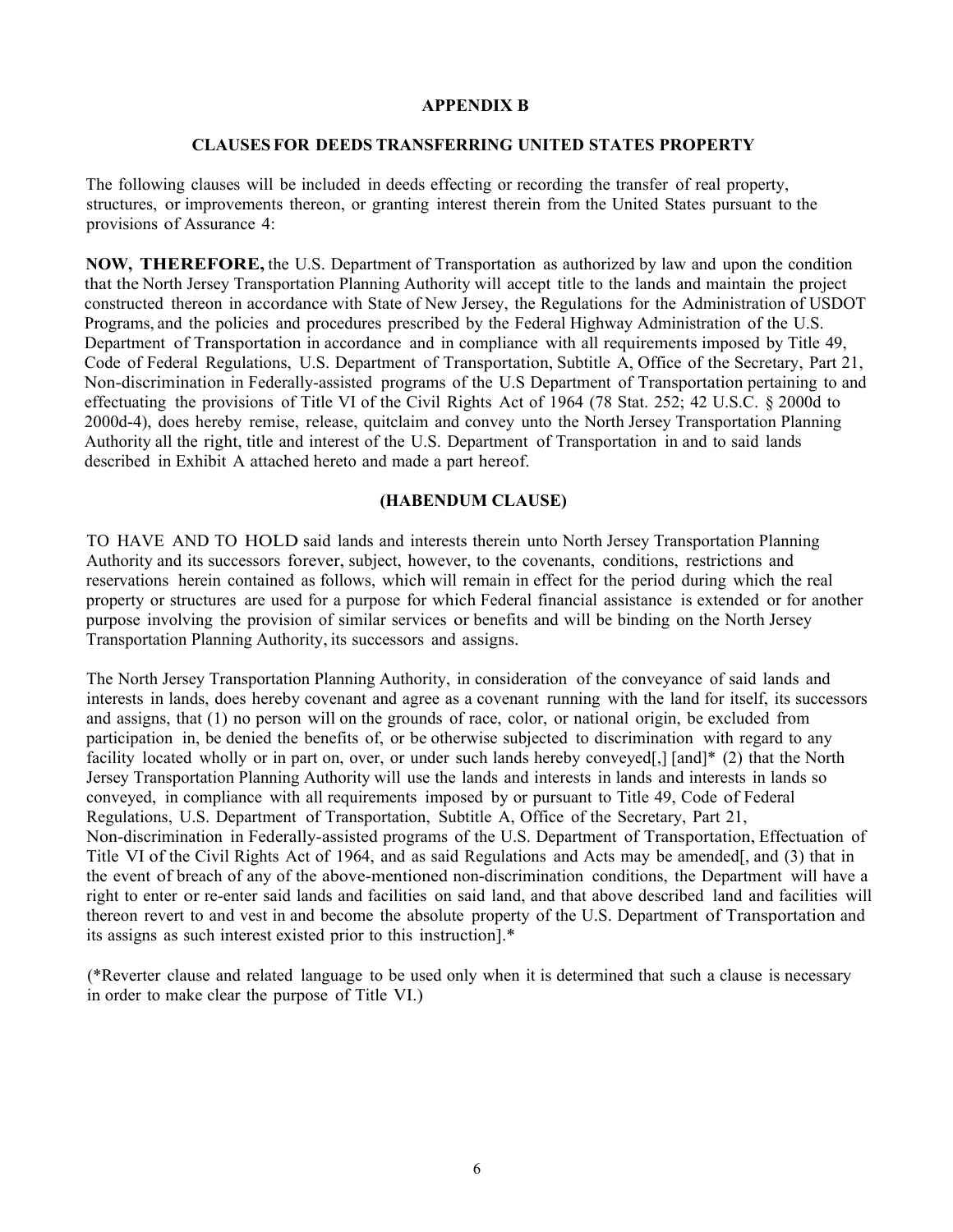#### **APPENDIX C**

# **CLAUSESFOR TRANSFER OF REAL PROPERTY ACQUIRED OR IMPROVED UNDER THE ACTIVITY, FACILITY, OR PROGRAM**

The following clauses will be included in deeds, licenses, leases, permits, or similar instruments entered into by the North Jersey Transportation Planning Authority pursuant to the provisions of Assurance  $7(a)$ :

- A. The (grantee, lessee, permittee, etc. as appropriate) for himself/herself, his/her heirs, personal representatives, successors in interest, and assigns, as a part of the consideration hereof, does hereby covenant and agree [in the case of deeds and leases add "as a covenant running with the land"] that:
	- 1. In the event facilities are constructed, maintained, or otherwise operated on the property described in this (deed, license, lease, permit, etc.) for a purpose for which a U.S. Department of Transportation activity, facility, or program is extended or for another purpose involving the provision of similar services or benefits, the (grantee, licensee, lessee, permittee, etc.) will maintain and operate such facilities and services in compliance with all requirements imposed by the Acts and Regulations (as may be amended) such that no person on the grounds of race, color, or national origin, will be excluded from participation in, denied the benefits of, or be otherwise subjected to discrimination in the use of said facilities.
- B. With respect to licenses, leases, permits, etc., in the event of breach of any of the above Nondiscrimination covenants, North Jersey Transportation Planning Authority will have the right to terminate the (lease, license, permit, etc.) and to enter, re-enter, and repossess said lands and facilities thereon, and hold the same as if the (lease, license, permit, etc.) had never been made or issued.\*
- C. With respect to a deed, in the event of breach of any of the above Non-discrimination covenants, the North Jersey Transportation Planning Authority will have the right to enter or re-enter the lands and facilities thereon, and the above described lands and facilities will there upon revert to and vest in and become the absolute property of the North Jersey Transportation Planning Authority and its assigns.\*

(\*Reverter clause and related language to be used only when it is determined that such a clause is necessary to make clear the purpose of Title VI.)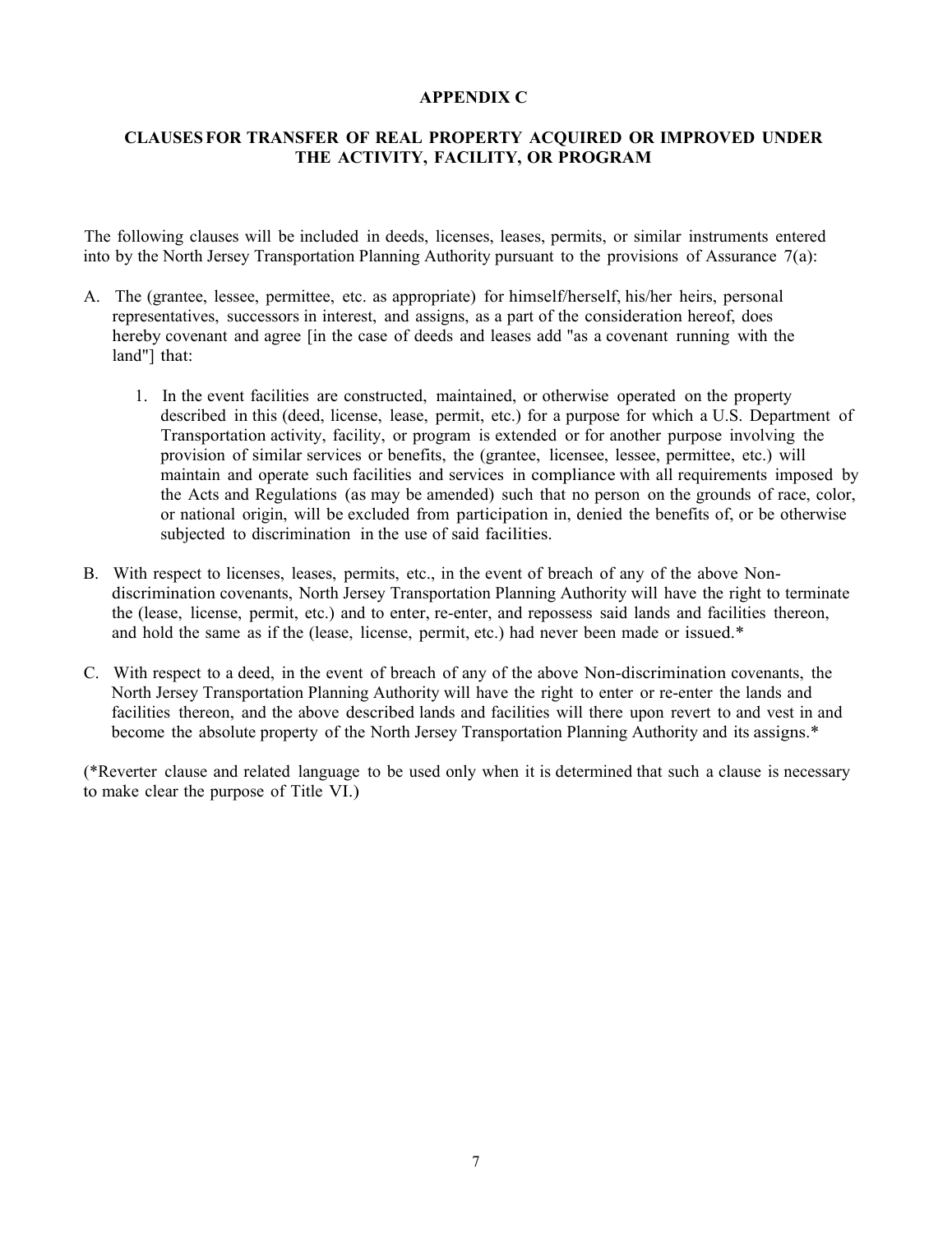#### **APPENDIX D**

### **CLAUSES FOR CONSTRUCTION/USE/ACCESS TO REAL PROPERTY ACQUIRED UNDER THE ACTIVITY, FACILITY OR PROGRAM**

The following clauses will be included in deeds, licenses, permits, or similar instruments/agreements entered into by North Jersey Transportation Planning Authority pursuant to the provisions of Assurance 7(b):

- A. The (grantee, licensee, permittee, etc., as appropriate) for himself/herself, his/her heirs, personal representatives, successors in interest, and assigns, as a part of the consideration hereof, does hereby covenant and agree (in the case of deeds and leases add, "as a covenant running with the land") that (1) no person on the ground of race, color, or national origin, will be excluded from participation in, denied the benefits of, or be otherwise subjected to discrimination in the use of said facilities, (2) that in the construction of any improvements on, over, or under such land, and the furnishing of services thereon, no person on the ground of race, color, or national origin, will be excluded from participation in, denied the benefits of, or otherwise be subjected to discrimination, (3) that the (grantee, licensee, lessee, permittee, etc.) will use the premises in compliance with all other requirements imposed by or pursuant to the Acts and Regulations, as amended, set forth in this Assurance.
- B. With respect to (licenses, leases, permits, etc.), in the event of breach of any of the above Nondiscrimination covenants, North Jersey Transportation Planning Authority will have the right to terminate the (license, permit, etc., as appropriate) and to enter or re-enter and repossess said land and the facilities thereon, and hold the same as if said (license, permit, etc., as appropriate) had never been made or issued.\*
- C. With respect to deeds, in the event of breach of any of the above Non-discrimination covenants, North Jersey Transportation Planning Authority will there upon revert to and vest in and become the absolute property of North Jersey Transportation Planning Authority and its assigns. \*

(\*Reverter clause and related language to be used only when it is determined that such a clause is necessary to make clear the purpose of Title VI.)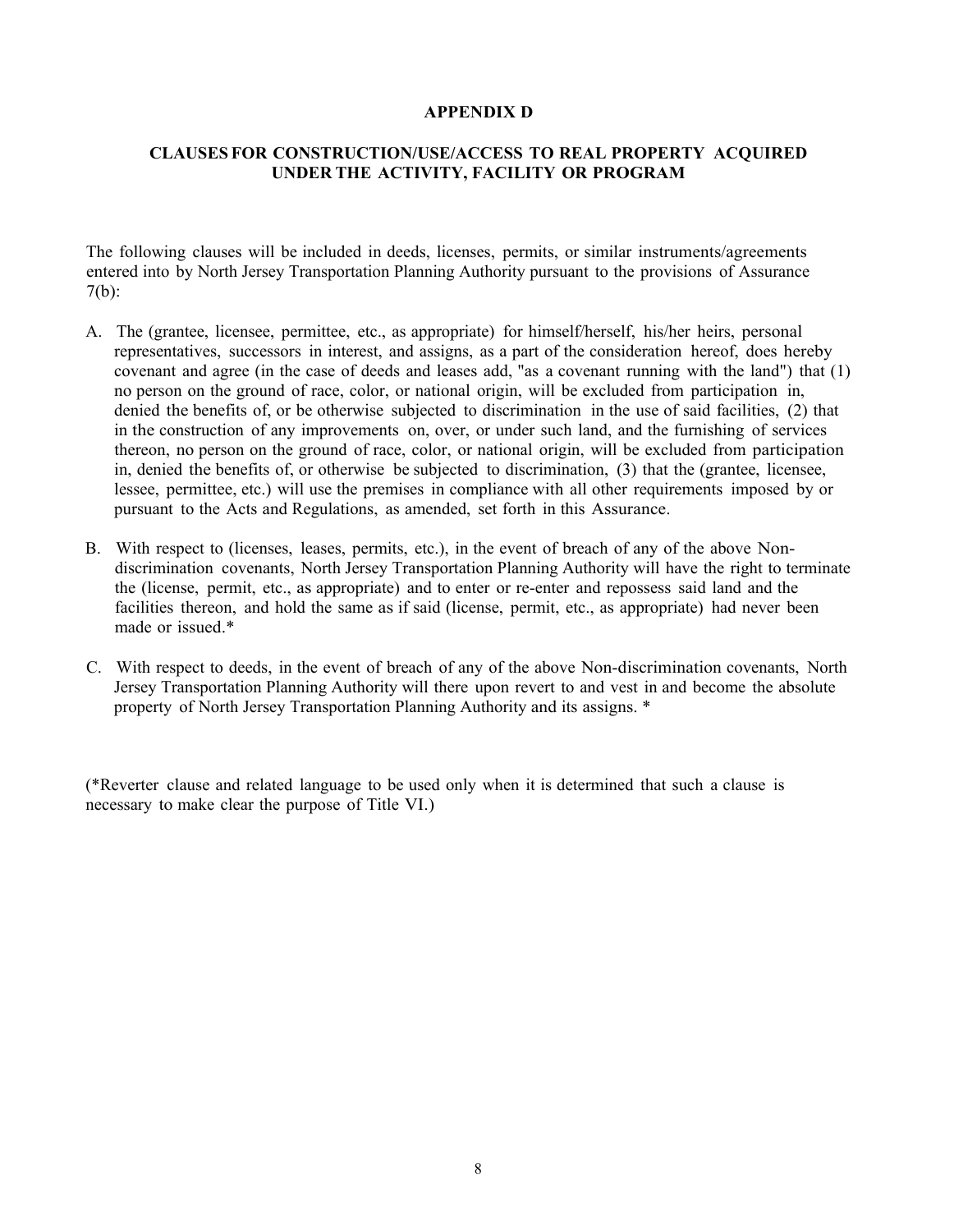#### **APPENDIX E**

During the performance of this contract, the contractor, for itself, its assignees, and successors in interest (hereinafter referred to as the "contractor") agrees to comply with the following nondiscrimination statutes and authorities; including but not limited to:

#### **Pertinent Non-Discrimination Authorities:**

- Title VI of the Civil Rights Act of 1964 (42 U.S.C. § 2000d *et seq.,* <sup>78</sup> stat. 252), (prohibits discrimination on the basis of race, color, national origin); and 49 CFR Part 21.
- The Uniform Relocation Assistance and Real Property Acquisition Policies Act of 1970, (42) U.S.C. §4601), (prohibits unfair treatment of persons displaced or whose property has been acquired because of Federal or Federal-aid programs and projects);
- Federal-Aid Highway Act of 1973, (23 U.S.C. § 324 *et seq.),* (prohibits discrimination on the basis of sex);
- Section <sup>504</sup> of the Rehabilitation Act of 1973, (29 U.S.C. § 794 *et seq.),* as amended, (prohibits discrimination on the basis of disability); and 49 CFR Part 27;
- The Age Discrimination Act of 1975, as amended, (42 U.S.C. § 6101 *et seq.),* (prohibits discrimination on the basis of age);
- Airport and Airway Improvement Act of 1982, (49 USC § 471, Section 47123), as amended, (prohibits discrimination based on race, creed, color, national origin, or sex);
- The Civil Rights Restoration Act of 1987, (PL 100-209), (Broadened the scope, coverage and applicability of Title VI of the Civil Rights Act of 1964, The Age Discrimination Act of 1975 and Section 504 of the Rehabilitation Act of 1973, by expanding the definition of the terms "programs or activities" to include all of the programs or activities of the Federal-aid recipients, sub-recipients and contractors, whether such programs or activities are Federally funded or not);
- Titles II and III of the Americans with Disabilities Act, which prohibit discrimination on the basis of disability in the operation of public entities, public and private transportation systems, places of public accommodation, and certain testing entities (42 U.S.C. §§ 12131-12189) as implemented by Department of Transportation regulations at 49 C.F.R. parts 37 and 38;
- The Federal Aviation Administration's Non-discrimination statute (49 U.S.C. § 47123) (prohibits discrimination on the basis of race, color, national origin, and sex);
- Executive Order 12898, Federal Actions to Address Environmental Justice in Minority Populations and Low-Income Populations, which ensures discrimination against minority populations by discouraging programs, policies, and activities with disproportionately high and adverse human health or environmental effects on minority and low-income populations;
- Executive Order 13166, Improving Access to Services for Persons with Limited English Proficiency, and resulting agency guidance, national origin discrimination includes discrimination because of limited English proficiency (LEP). To ensure compliance with Title VI, you must take reasonable steps to ensure that LEP persons have meaningful access to your programs (70 Fed. Reg. at 74087 to 74100);
- Title IX of the Education Amendments of 1972, as amended, which prohibits you from discriminating because of sex in education programs or activities (20 U.S.C. 1681 *et seq*).